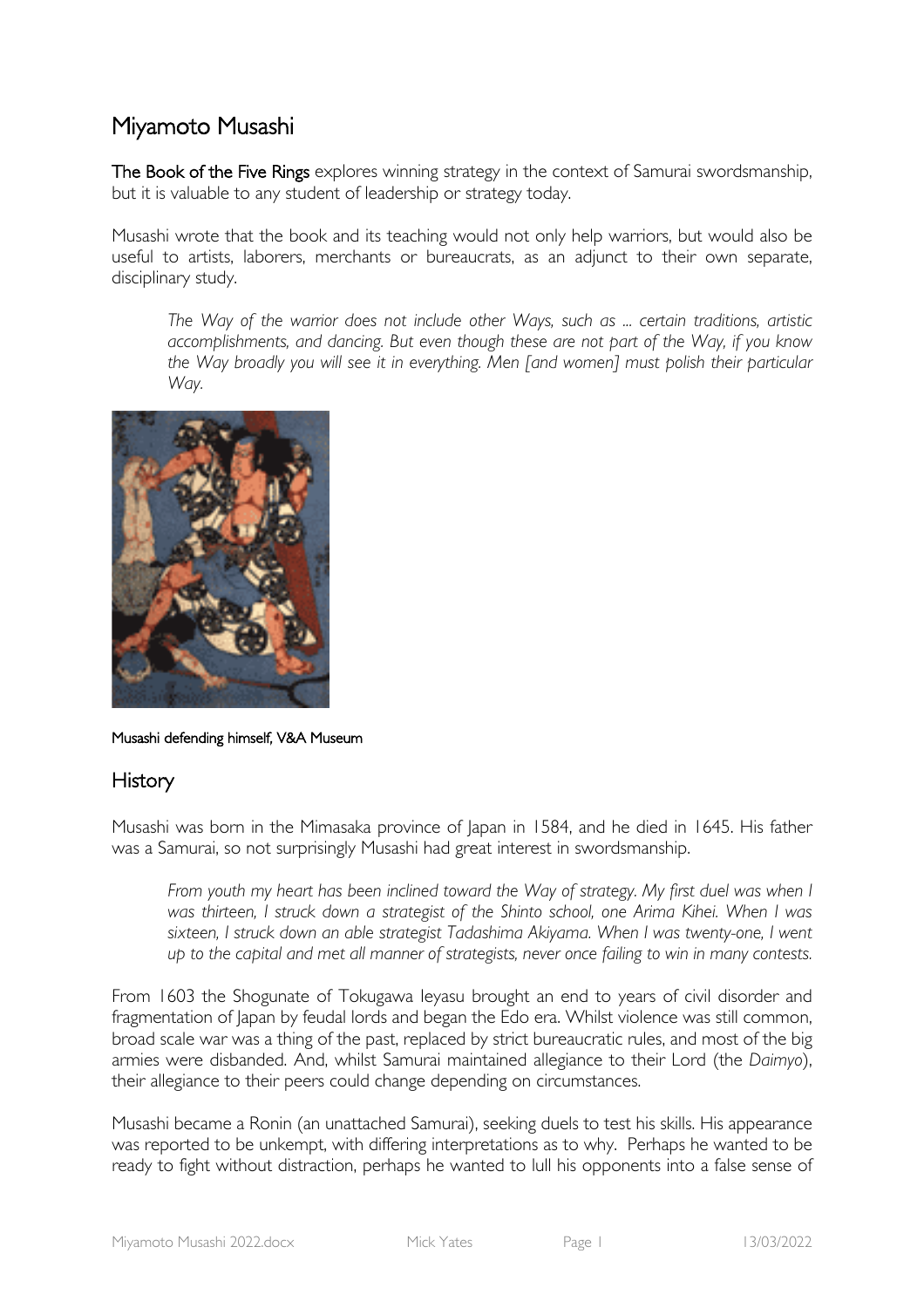security, or perhaps he had an allergic skin disorder. For whatever reason, given the usual Samurai pride and discipline in appearance, he seemed to cut an unlikely figure.

Over his early years, Musashi developed a unique, two-handed sword fighting style, which became known as the *Ni Ten Ichi Ryu* school. Steve Kaufmann comments that this winning style was a step-change in approach, thus:

*One thing does one thing; two things do four things.*

Many details of Musashi's life are sketchy. Most authors believe that he fought against the Tokugawa forces in the early 1600's, as Ieyasu was taking control of Japan. He survived the massacre that befell the rest of the defeated soldiers.

Perhaps Musashi's most famous duel was against Ganryu (Sasaki Kojiro) in 1613. This Long Sword expert was beaten by Musashi with a wooden pole, after a certain amount of psychological outmaneuvering - Musashi's lateness made Ganryu lose his self-control. This combination of skill and psychology became a trademark for Musashi and helps explain his writing.

From this time on, Musashi became a legend in his own time.

Musashi was never an important General but seemed to have been a rather solitary warrior. Several writers do believe that the last major battle of his early life was at Osaka castle in 1615. It is reported that this time he joined the Tokugawa forces in victory against their long-standing rival, Hideyori (perhaps his own flexibility and his reputation eased this transition from one side to the other). Other writers deny this.

Little is known for sure of Musashi's next twenty-year history, other than that he independently wandered Edo. In 1638, at about the time he realized his *Heiho* (path to enlightenment, or *Way*), he once more took a post as a relatively minor field captain for the Daimyo Shimabara in Kyushu, helping to repress the Christian peasant uprising. From an historical perspective, this uprising greatly upset the Shogunate, who from 1640 expelled all foreigners, and closed Japan for the next two hundred years.

## Zen

Throughout his life, Musashi continued to duel, to test his skills, and to teach. He increasingly spent his time seeking the wider truths of his *Way*. He continued his study of Zen Buddhism, although it is not clear whether he saw Zen as a pursuit in its own right, or as merely a way to improve his sword fighting skills. It is probable that he never fully realized Zen-enlightenment.

Nevertheless, Zen clearly played a major role in Musashi's life and writing.

## **Balance**

Musashi's ability to achieve excellence in both martial and artistic endeavours shows an enviable and disciplined appreciation of balance. His eloquent mastery of both large- and small-scale strategy provides object lessons for today's leaders. And his combination of physical and psychological skills in fighting duels shows a real understanding of how to deal with other people.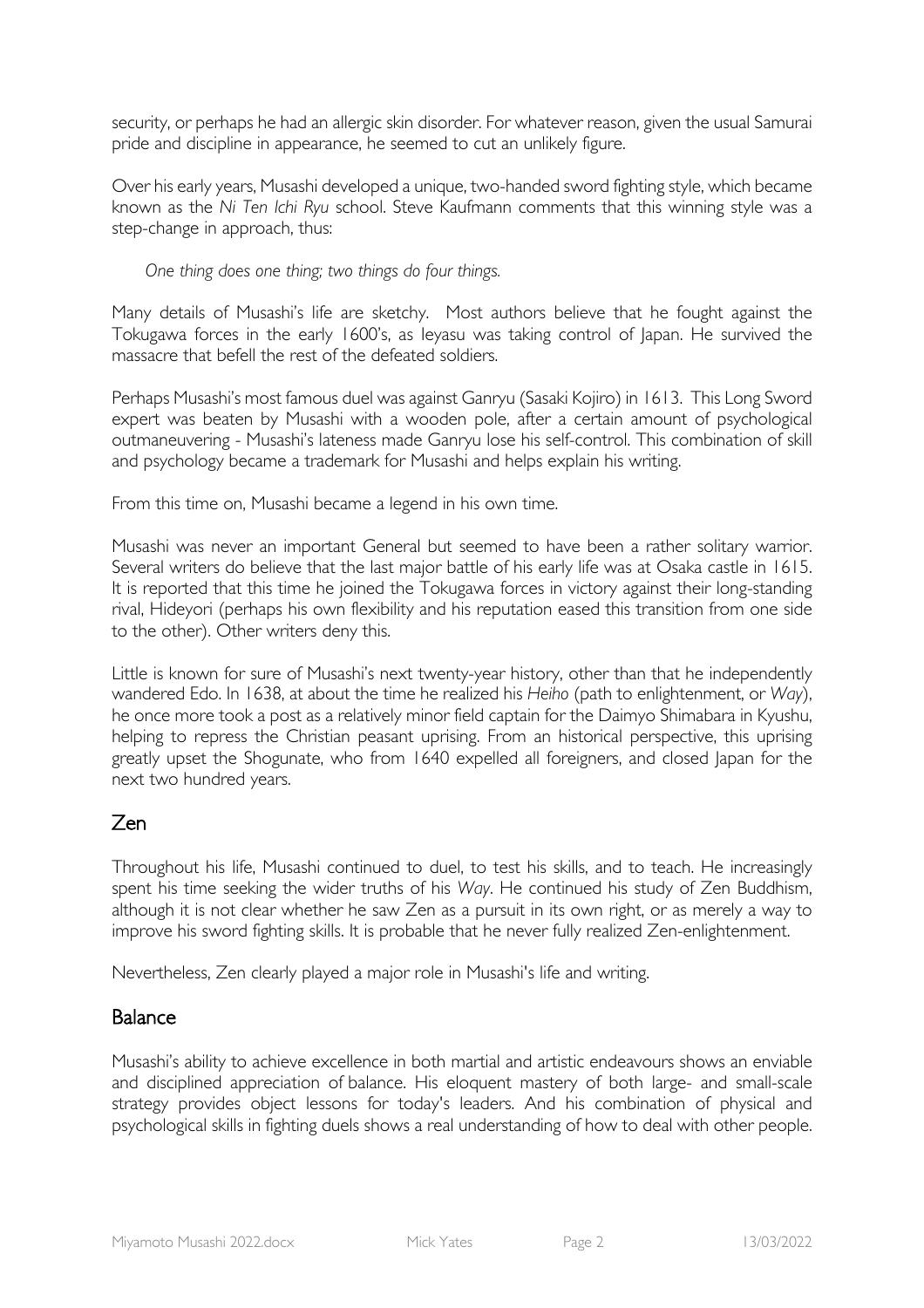Despite his warrior profession, there was art in Musashi's life, and his artistic output is highly prized today, not just as symbols of an historically significant individual, but as aesthetically attractive works in their own right.

Whilst Musashi says that his Way is purely about warriorship:

*Cutting down the enemy is the Way of strategy, and there is no need for many refinements of it.*

He also wrote:

*It is said the warrior's is the twofold Way of pen and sword, and he should have a taste for both Ways. Even if a man has no natural ability, he can be a warrior by sticking assiduously to both divisions of the Way.*

Here are two painted screens attributed to Musashi.



Miyamoto Musashi. Undated. RoGan-zu (Wild Geese & Reeds), Left Panel. Eisei-bunko Museum, Tokyo.



Miyamoto Musashi. Undated. RoGan-zu (Wild Geese & Reeds), Right Panel. Eisei-bunko Museum, Tokyo.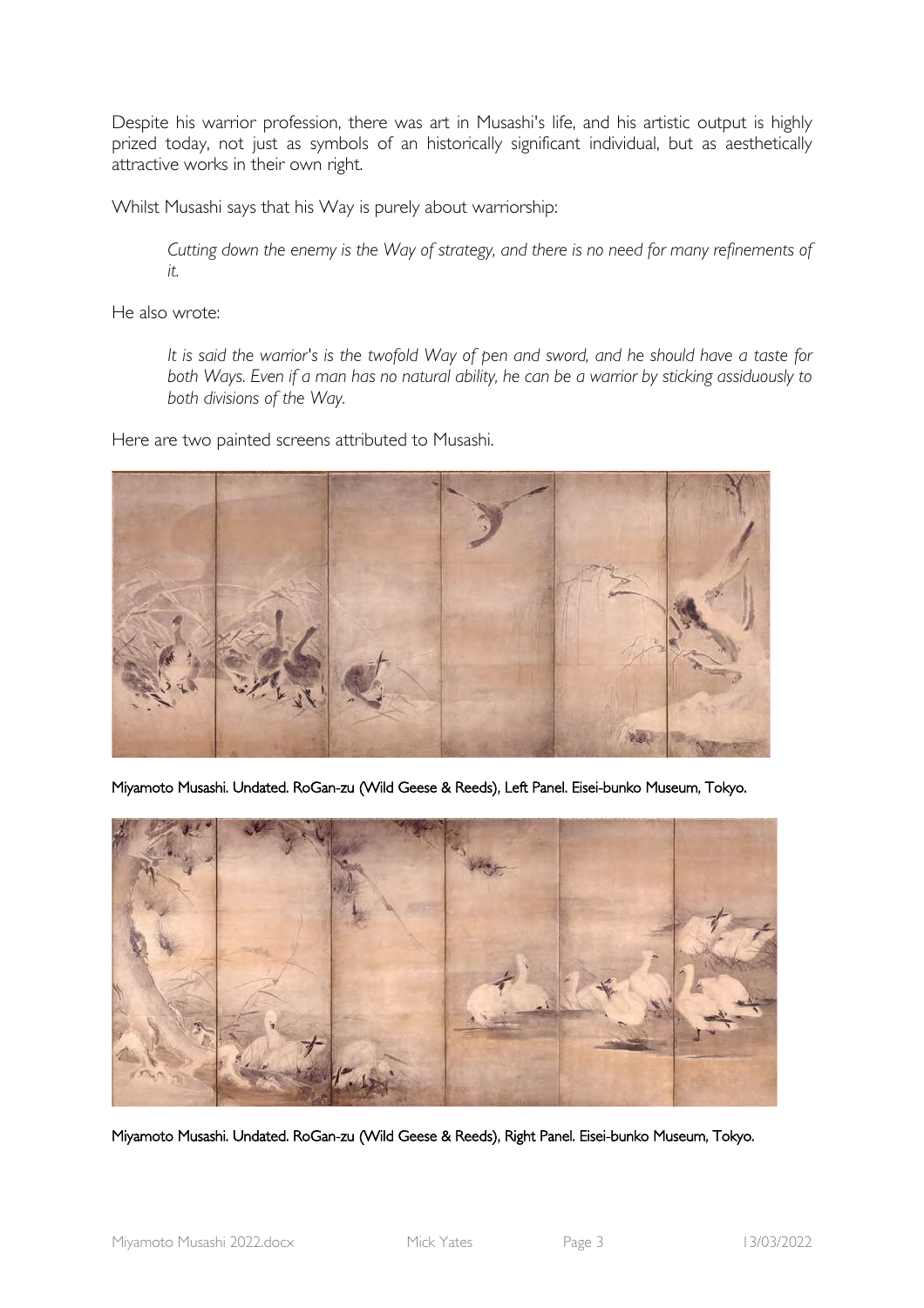Rather than trying to resolve the relative weighting of warriorship, Zen and the arts to Musashi, it is more important to note that this complex man had several critical but clear themes in his life and in his writing. The balance of opposites itself is a key to understanding his work. That said, he was clearly a product of the value system of the Samurai.

## Samurai Values

The Japanese, just like the Chinese, from an early time respected the combination of learning, the arts and military skill. The *Bushido* code is generally reckoned to have been formalized by the 12th. century, although the *Bushi*, who were *apanese warriors* of the upper class were written about in 797. They were l*iterary men and warriors whom the nation values*.

The term Samurai came later. In the Tokugawa era, Samurai seemed to cover almost all men allowed to wear two swords, and not just the senior, regional leaders (the *Daimyo*). During the Tokugawa period, the instructions to the Samurai were extended, to include the need to study such things as the arts and the tea ceremony.

The most famous expression of the code, the *Hagakure* (meaning *hiding among the leaves*) was written in 1716 by Yamamoto Tsunetomo, in the midst of the Edo peace. Its famous first lines say that

*The Way of the Samurai is found in death.*

This acceptance of death was seen as essential to be able to carry out one's responsibilities as a warrior. A warrior who has no fear of death is a formidable enemy. That warrior would rather commit suicide (*seppuku*) than suffer defeat.

Unfortunately, if taken literally, these Samurai values would see us *going down with the ship* if we could not sail it to victory – honourable, but not necessarily a productive way of behaving.

## **Contradictions**



#### Bodhidharma painting by Musashi, in Tokugawa Art Museum

Musashi thought nothing of killing. He would rather have died himself than break the *Bushido* code. He was an invincible swordfighter, with great strength, yet he was also an accomplished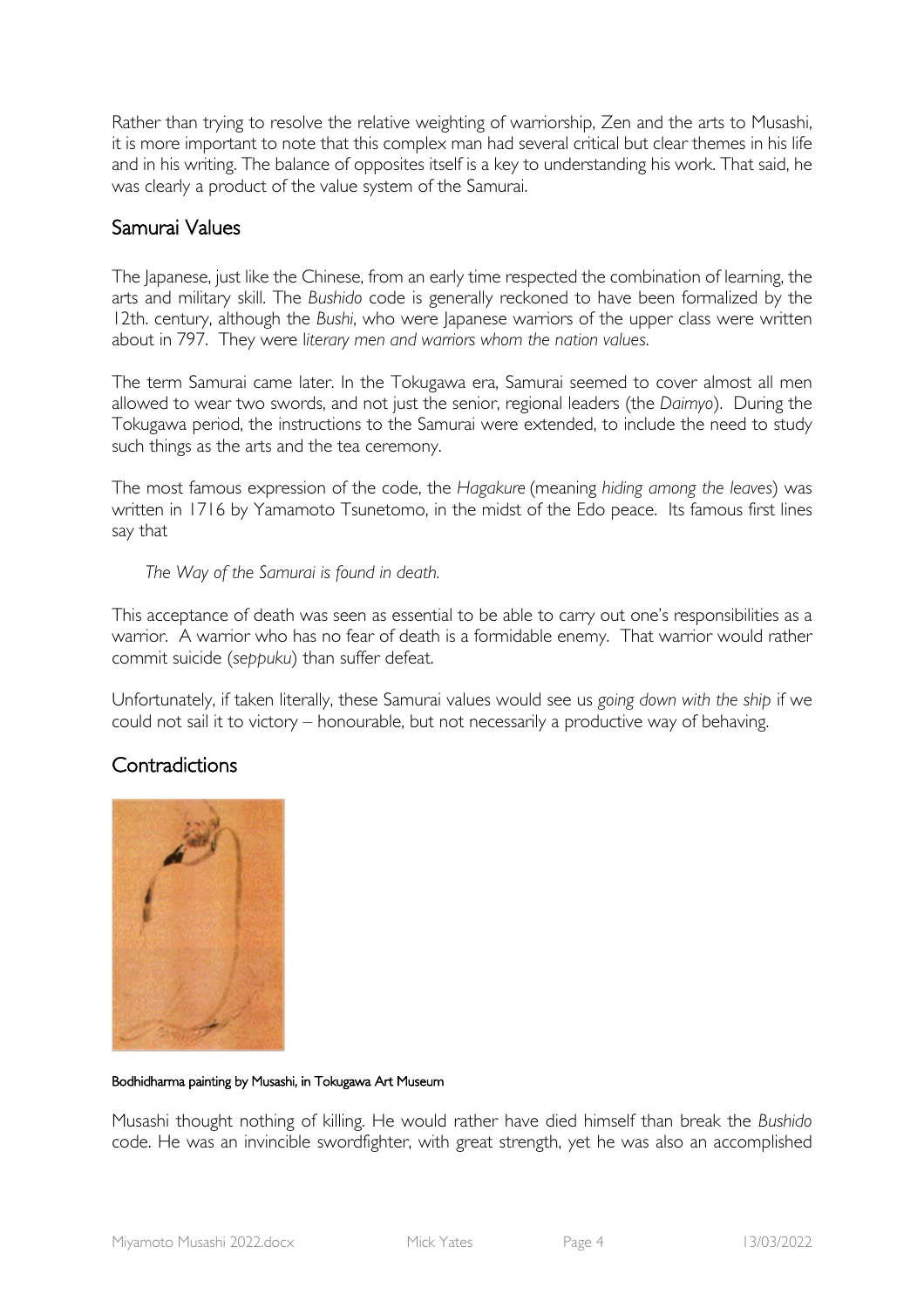sumi-e (Zen brush) painter, and a fine craftsman in wood and metal. Musashi was a man of enormous contradiction.

He was a man who preferred action, yet his writing shows great thought and penetrating analysis. Musashi was the archetypical loner, yet he clearly understood how to deal with other people.

Here was a man at peace with himself and with his surroundings, despite the dilemmas and apparent contradictions of his way of life. Interestingly, whilst it was most usual in those days to seek a Zen teacher or guide, Musashi appears to have been quite self-sufficient and, in many ways, he seems to have been his own guide.

Musashi's start point was that, unlike the *Way* of other disciplines:

*The warrior is different in that studying the Way of strategy is based on overcoming men.*

We view this somewhat belligerent statement as one of the keys to understanding of Musashi, as it underpins his almost total focus on the individual's role in war and strategy rather than some organisational approach.

Musashi lists nine essential attitudes and skills of good strategists.

- *1. Do not think dishonestly*
- *2. The Way is in training*
- *3. Become acquainted with every art*
- *4. Know the Ways of all professions*
- *5. Distinguish between gain and loss in worldly matters*
- *6. Develop intuitive judgment and understanding for everything*
- *7. Perceive those things which cannot be seen*
- *8. Pay attention even to trifles*
- *9. Do nothing which is of no us*

Most of the items on the list are self-evident. The first four stress the need for training and broad learning and development of wisdom.

Point 5 really means to be discrete in one's dealings with others. The Japanese have concepts of *Tatemae* and *Honne* - truth, in relation to other people. *Tatemae* is what is expected to be done in a social setting or said and may not be what one really thinks. It prevents loss of face all round. *Honne* is the real truth, and you share that only with people with whom you have built a trusting relationship over time. Musashi would say stick to the *Tatemae* on the battleground, against your competitors.

The last four points on Musashi's list stress how to work day-to-day, with economy of action, but with deep penetration of the facts.

## Book of Five Rings

The *Book of Five Rings* (*Go Rin no Sho*) was the result of Musashi's lifelong search. It was published in 1645, the year of his death (believed to be of lung cancer).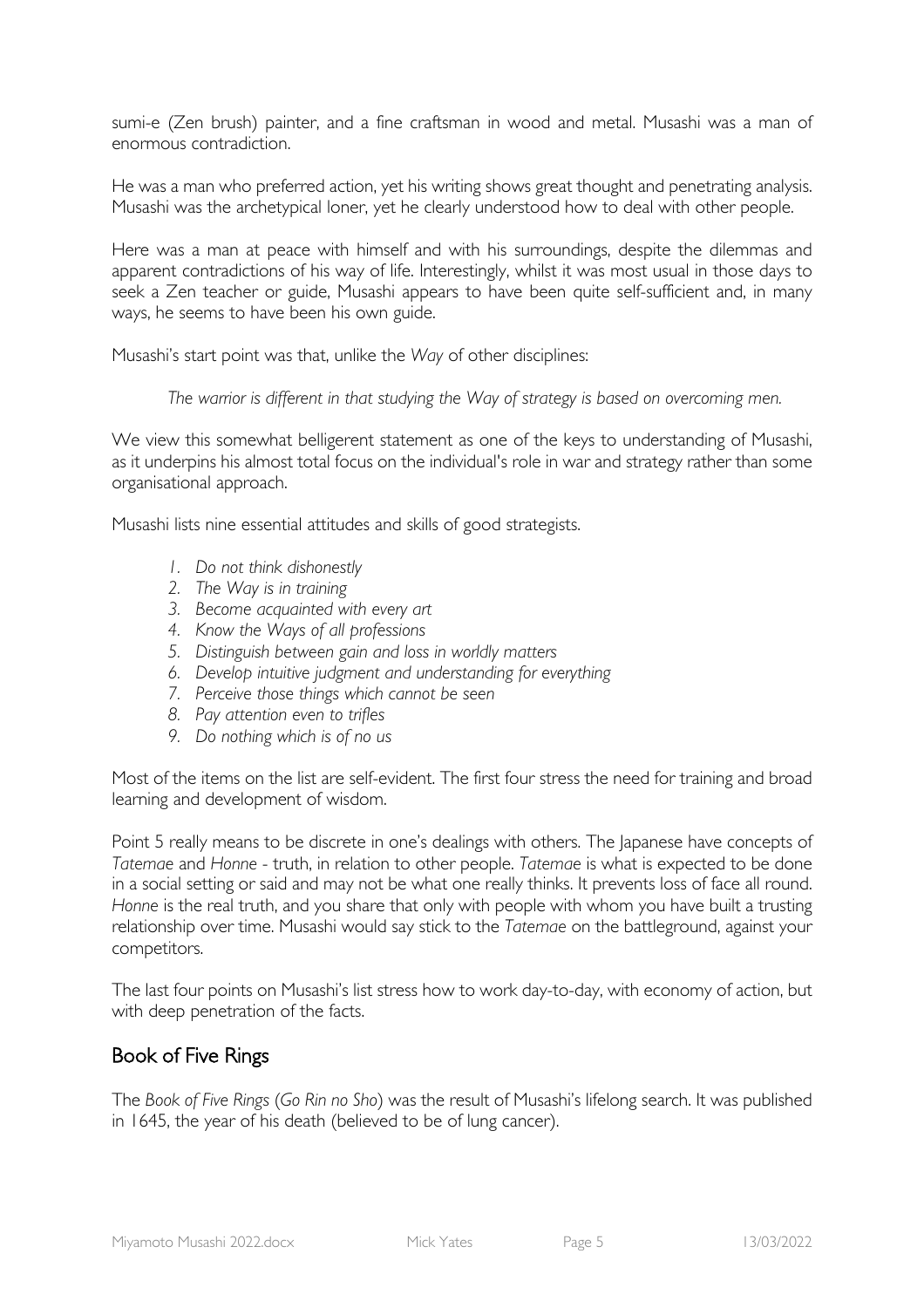It was written in the form of a letter to a pupil; it is his personal Zen *Heiho*. It is quite short, gives a lot of personalised advice, and features both tactical and strategic teaching. It can be read on several levels.

Firstly, it is a concise and practical guide to the Samurai code stressing both psychological and physical preparation, whilst highlighting specific sword strokes. As a practical guide, the book helps instruct many schools of the martial arts. It helps develop the stances, moves and anticipation the art demands. The Book can also be read as a day-to-day guide to Samurai behavior, although less clearly than the *Hagakure.*

It is outside the scope of this short paper to discuss in detail the martial art advice in *The Book of Five Rings*, and there are books in the bibliography which explore this further. Importantly, it is not necessary to have religious or political convictions to study the book to find it of value.

On a second level, *The Book of Five Rings* is a textbook for strategic decision making, and the advice has many similarities with Sun Tzu's *Art of War*.

For example, he offers classic advice on *injuring the corners*, or niche strategy, and on evaluating the terrain (or environment), just as Sun Tzu does. Like Sun Tzu, Musashi is very clear that the principles of fighting are constant, whatever the scope of the battle. One imagines him as equally at home planning global strategy in a transnational corporation, as planning his next duel.

*If you master the principles of sword-fencing, when you freely beat one man, you beat any man in the world. The spirit of defeating a man is the same for ten million me.*

Thirdly, *The Book of Five Rings* is a book about the personal qualities of strategists. We have seen that central to Musashi's *Way* is the need to develop one's personal value system. Like all Samurai, he views character development and self-understanding as critical to effective warriorship.

*The Book of Five Rings* divides into five sub-books. By Musashi's own admission, the flow is not linear, although the sub-books basically each illustrate a particular principle of Samurai philosophy.

*The Earth Book* sets the scene and lays out a framework for what follows. A critical passage in *The Earth Book* is about timing (also translated as rhythm by some authors). Musashi strongly underpins his strategic choices with the importance of timing.

*There is timing (rhythm) in everything. Timing in strategy cannot be mastered without a great deal of practice.*

*Timing is important in dancing and pipe or string music, for they are in rhythm only if timing is good. Timing and rhythm are also involved in the military arts, shooting bows and guns, and riding horses. In all skills and abilities there is timing.*

Timing goes beyond the simply mechanistic. Musashi's approach to timing and rhythm is an example of the need for harmonious action in whatever one does. He sees perfect timing not just as an essential tactical element, but as a desired personal state of being.

Musashi would appreciate short cycle manufacturing methods in car plants, but he would also expect to sense the harmony in the attitudes and spirit of the production workers as they go about their tasks.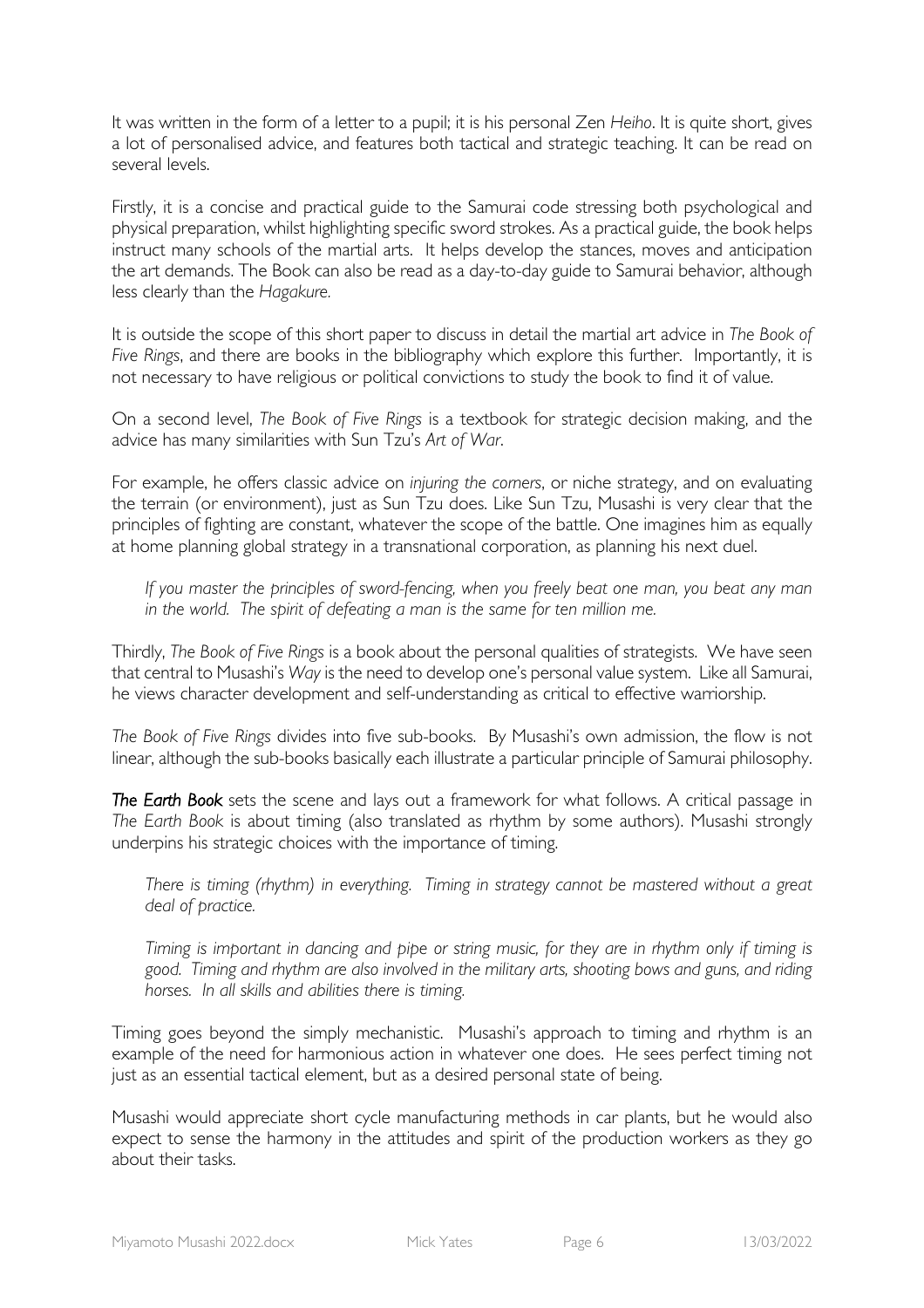The next three books (*Water*, *Fire*, and *Wind*) profile Musashi's techniques, his methods of choosing strategies, and conclude with his review of competitive approaches.

*The Water Book* then stresses the importance of the individual's winning attitude, whilst working towards the harmony of mind, body, and environment. *Water* symbolizes harmony, faithfulness, and wholeness to a Samurai. Water gets into every nook and cranny, ever crevice.

Like water, Musashi believes that the *Way* must totally permeate one's being. Throughout this chapter, he stresses that *cutting is all that matters* and that *the only objective is to win*. *Stopping one's mind at parrying* is failure. Thus, the cuts and strategies in *The Water Book* are offensive rather than defensive. Even his parrying or defensive moves are made with a view to being back on the offensive immediately. Here are some examples:

#### Attitude - no attitude: Be fluid & flexible

A given position is not really a position, as everything changes and is in continuous motion. Musashi's advice: stay on the alert, and be ready to cut whatever the means, keeping a fluid stance. Water, again.

#### There are many enemies: Fight the right one first

If you are facing many opponents, carefully judge who to fight first by evaluating their strengths and weaknesses. Then attack them one after the other, aiming to bring many down together if possible. Watch out for counter attacks from all sides as you do.

Musashi does not say this, but I would imagine he would start by fighting the strongest first. If he can win there, it will have a major impact on the morale and attitude of the other enemies.

#### Red leaves cut: Attack the enemy's strategy

Attack the opponent's strategy (his Longsword), to force him to lower his guard, and then deliver your cut.

This is parallel to Sun Tzu's *Attack an Enemy's Strategy* as a first step. Sun Tzu says that the right sequence of choices is, in order of difficulty:

- 1. Attack an enemy's strategy.
- 2. Attack an enemy's alliances.
- 3. Attack an enemy's army.
- 4. Attack an enemy's walled cities

*The Fire Book* equates large-scale strategy with hand-to-hand combat, and as such is extremely powerful in evaluating broad strategic choices. Just *as The Water Book* is about cutting, *The Fire Book*'s underlying theme is of valor and forward progress towards completing the task. This is classical Japanese military philosophy of striving for forward momentum above all else.

*The Fire Book* is thus a manual for evaluating strategic choices as one moves to engage the enemy. Students of Sun Tzu will be familiar with some of the ideas, although many are unique to Musashi.

Like *The Art of War*, the opening paragraphs of the book deal with the need to carefully examine the environment, and to define one's attack based on it. Warriors are urged to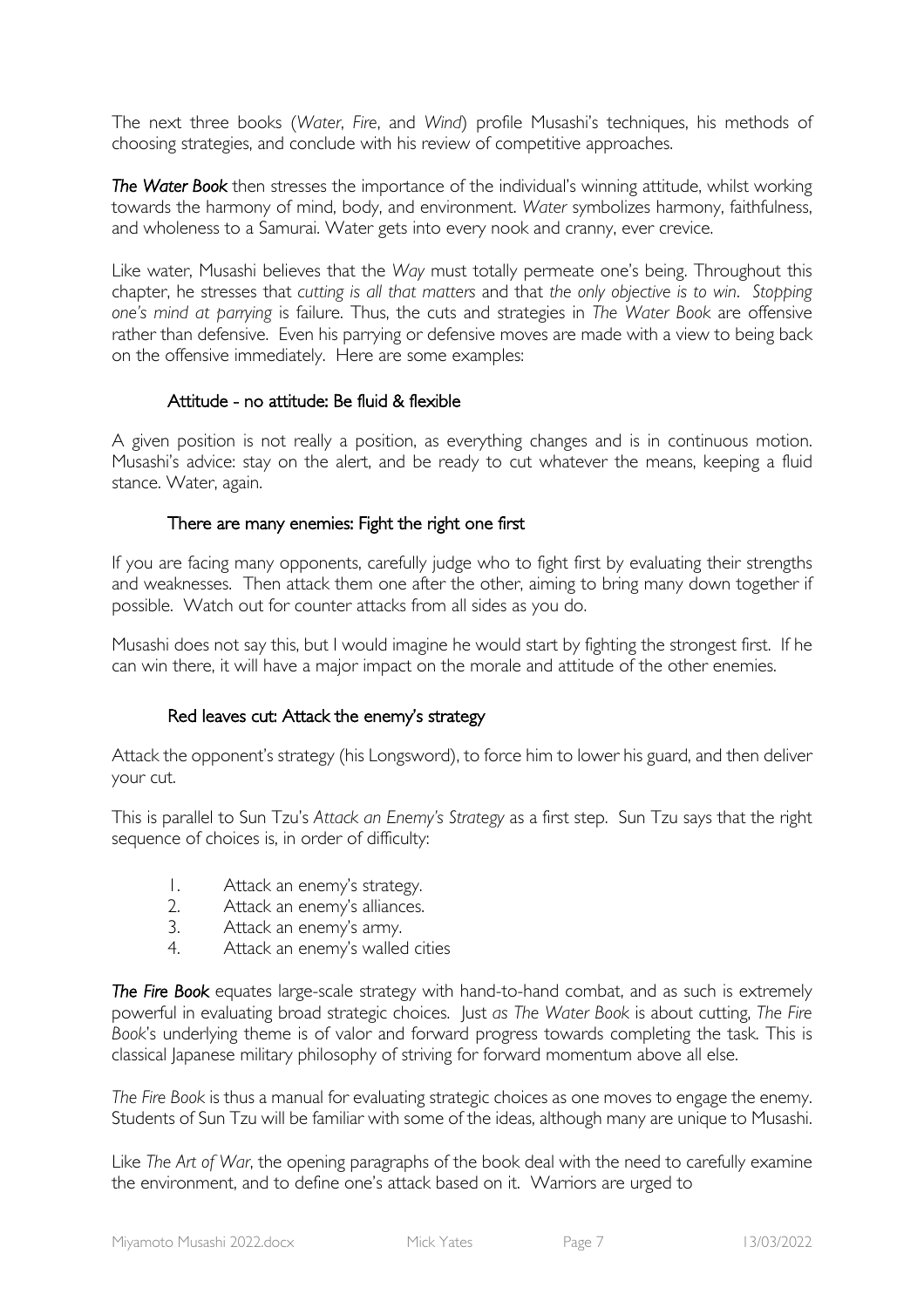*take up your attitude on slightly higher places [and to] chase [the enemy] to awkward places.* 

With a slight re-ordering of the text, Musashi suggests that we should understand the enemy, plan the attack, be flexible on the battleground and change strategy as needed.

#### Understand the enemy – *To Know the times*

Know the trend of an enemy's disposition - where they are getting stronger and where they are getting weaker. Do not be content with point in time knowledge (advance intelligence) of their strengths and weaknesses. Stay current.

#### Manoeuvre - *To Move the shade*

Make a feint or a bluff, to learn about the enemy's plan and his strengths.

#### The commander knows the troops – on both sides

Know the enemy's troops as well as you know your own and use their strengths and weaknesses against them.

#### Be certain of victory - *To Penetrate the Depths*

Be sure that the enemy is not just loosing superficially - understand them well enough to know when their spirit is deeply cut.

*The Wind Book* discusses competitive position and strategy, and effectively de-bunks the approaches of other Samurai schools. The point is to closely study one's competition, as that is essential to beating them. Continued learning then takes place on the battlefield, where Musashi highlights several watchouts. His advice:

*To become the enemy means to think yourself in the enemy's position.*

Again, there is a similar quote from Sun Tzu:

*Therefore, I say: Know your enemy and know yourself; in a hundred battles, you will never be defeated. When you are ignorant of the enemy but know yourself, your chances of winning or*  losing are equal. If ignorant both of your enemy and of yourself, you are sure to be defeated in *every battle".*

In reviewing the pitfalls of other strategies, Musashi reminds us that life is a balance of subtlety and of opposites. *The Wind Book* shows that the wisdom and principles of the Samurai are both the philosophical start point and the end result of strategic study. Musashi stresses the breadth of the study needed to be successful, rather than narrow-minded focus on one, right approach, and he continues to press for balance.

*Some of the world's strategists are concerned only with sword-fencing and limit their training to*  flourishing the long sword and carriage of the body. But is dexterity alone sufficient to win? This is *not the essence of the Way.*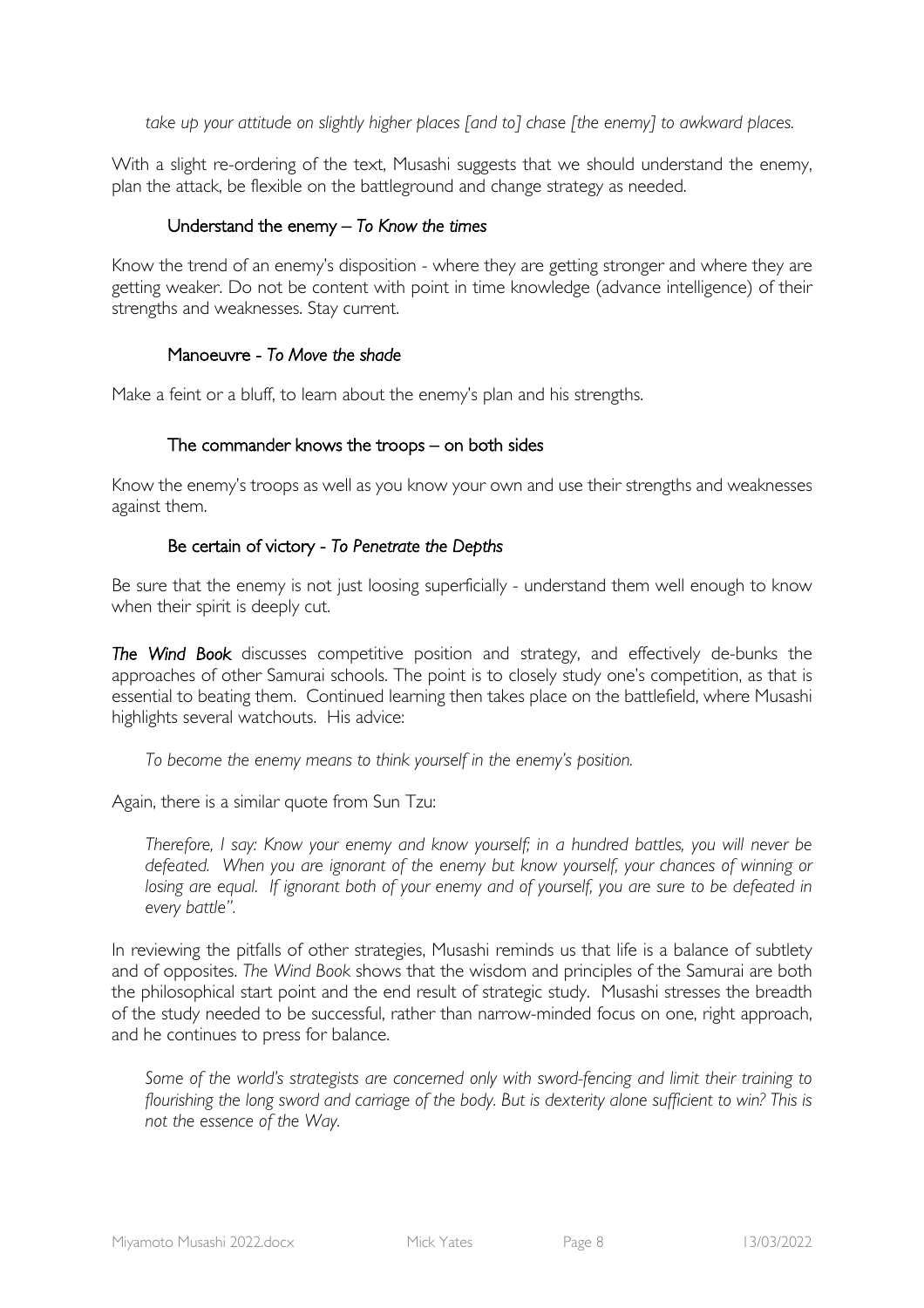Musashi carefully analyzed the competing schools, to evaluate their strengths and weaknesses. This allowed him to measure his own attack. He did not boast of the superiority of his own school. Rather, he was content to advise, and then simply demonstrate his point by winning.

#### *Don't get fixated with a specific weapon*

His first analysis was about weapon type. Musashi, like Sun Tzu, contended that it is not the type of weapon being used, but the way it is being used. Many competing schools overly focused on using a certain kind of sword, yet the battle situation may not allow its proper use.

#### *Don't focus on the same points of an enemy's activities*

One should always fix eyes with the enemy, to gauge the real intentions, strength, and morale. Watching the weapons is going to distract one from the real need which is that of understanding the enemy in depth.

*In large-scale strategy the area to watch is the enemy's strength. Perception and sight are the two methods of seeing. Perception consists of concentrating strongly on the enemy's spirit, observing the condition of the battlefield, fixing the gaze strongly, seeing the progress of the fight and the changes of advantages.*

#### *Don't pursue speed for the sake of speed.*

*Speed is not part of the true Way of strategy. Speed implies that things seem fast or slow, according to whether or not they are in rhythm. Whatever the Way, the master of strategy does not appear*  fast. Musashi stresses, once again the need for a constant rhythm, and repeats the need for consistency.

*Very skillful people can manage a fast rhythm, but it is bad to beat hurriedly .... Of course, slowness is bad. Really skillful people never get out of time, and are always deliberate, and never appear busy.* 

*The Void*, the fifth book, brings everything together with a statement of Musashi's personal beliefs, albeit somewhat mystically. This is without doubt the most difficult part of *The Book of Five Rings*, especially for the reader not versed in Zen or Japanese thought. Nevertheless, it is instructive as central to Musashi's thought process.

The book's focus is on the Zen concept of *being one with the moment*.

Zen Buddhists have neither a subjective nor objective view of what is real. In other words, they do not analyze things from within their own subconscious, or seek some underlying, but separate reality. Rather, in Zen, things are real only in relation to everything else. Consciousness and external reality only exist in relation to, and because, of each other.

Everything is in the process of *becoming*, as it relates to something else. Nothing is forever, as everything changes. This flow or process is called *ku* (or emptiness, Void), and the Zen aim is to be in tune with this flow.

If one does not understand that life is a process, and so overly focuses on things which have no independent reality, one's mind has stopped. If one's mind has stopped, one will surely loose the battle.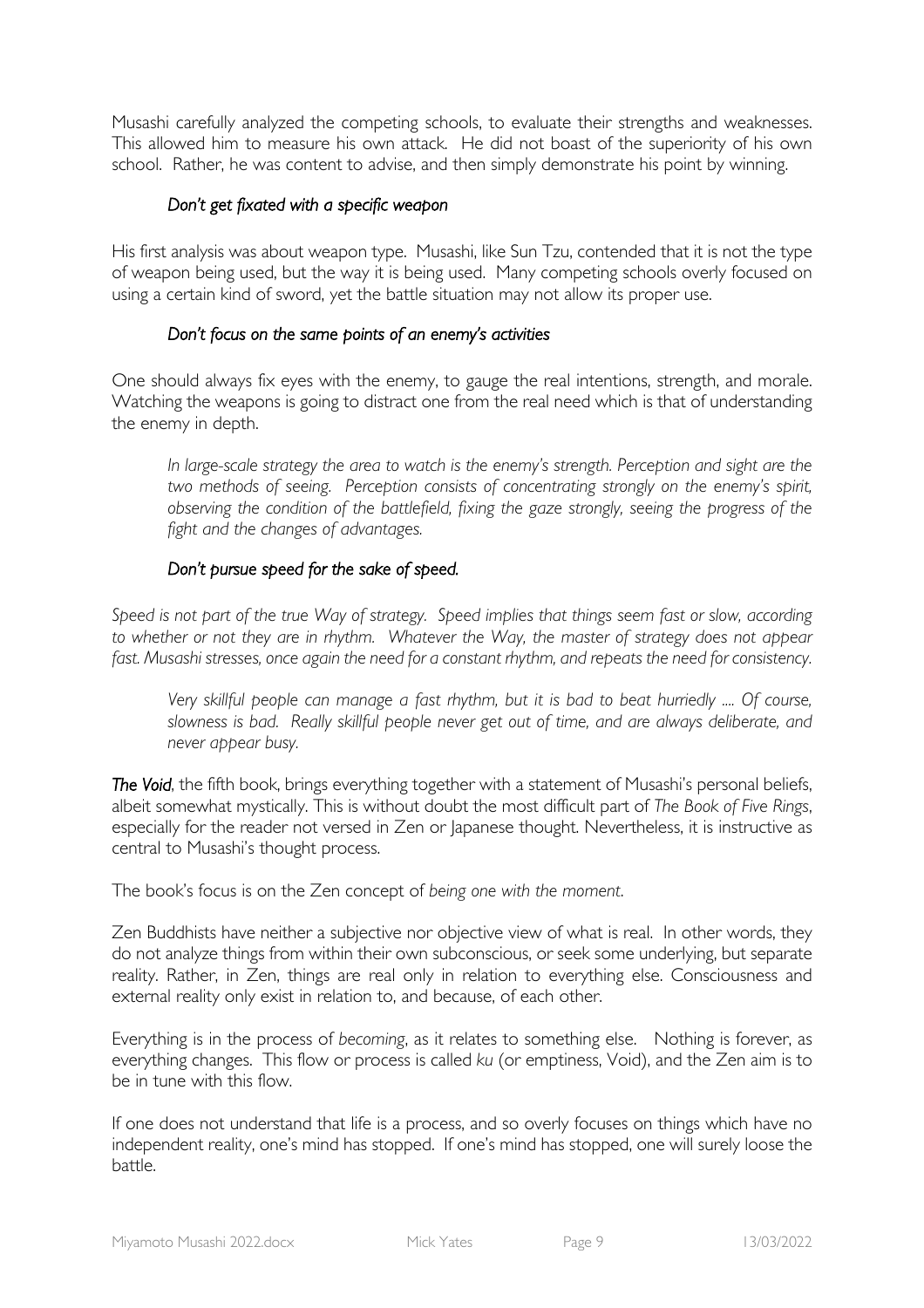*In the Way of strategy, those who study as warriors think that whatever they cannot understand in their craft is the Void. This is not the true Void.* 

*To attain the Way of strategy as a warrior you must study fully other martial arts and not deviate even a little from the Way of the warrior. With your spirit settled, accumulate practice day by day, and hour by hour. Polish the twofold spirit heart and mind and sharpen the twofold gaze perception and sight. When your spirit is not in the least clouded, when the clouds of bewilderment clear away, there is the true Void.*

Thus, being at one with the world, the power of one's personal, coordinated energy (in Japanese, *ki*) drives one's own reality. Things are, literally, what one makes them.

Musashi concluded:

*The essence of this book is that you must train day and night in order to make quick decisions. In strategy, it is necessary to treat training as part of normal life with your spirit unchanging.*

……………………………

Of necessity this is a shortened version of the points raised in the five books by Musashi and does not do justice to the depth of his thinking. There is an outline of the structure of the book and its lessons in the appendix to encourage further study.

Musashi was a unique individual. He firmly understood his own value system and saw it as the basis for everything he did. His life exemplified striving for excellence and balance in all he did a state of mind that today we all too often discuss and very rarely achieve.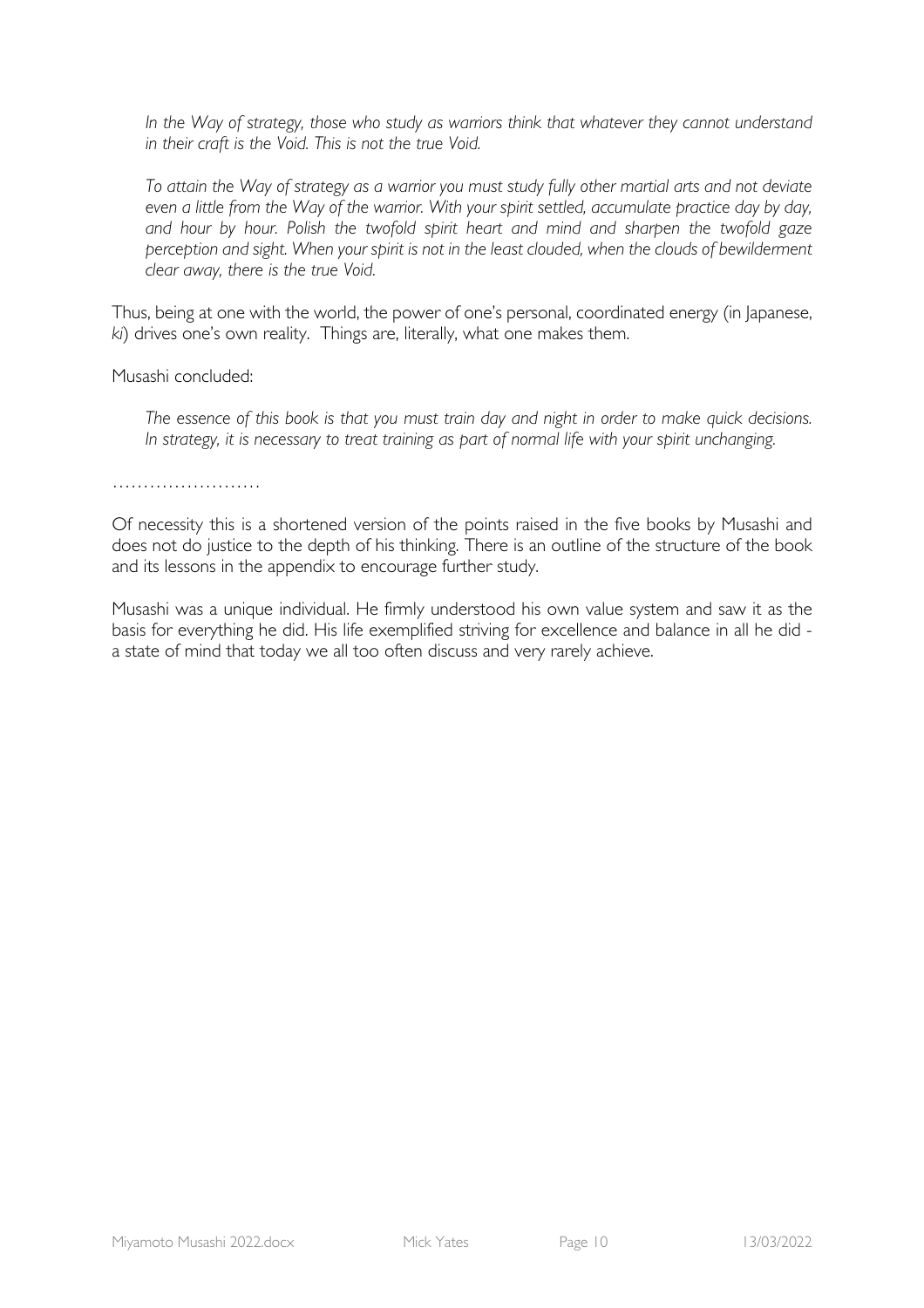# **Bibliography**

BRAVERMAN, Arthur. 19*94. Warrior of Zen: The Diamond-Hard Wisdom Mind of Suzuki Shōsan.*  Tokyo: Kodansha.

CLEARY, Thomas. 1989. *Zen Lessons: The Art of Leadership*. Boston: Shambhala.

CLEARY, Thomas. 1991. *The Japanese Art of War*. Boston: Shambhala.

MUSASHI, Miyamoto. 1645. *A Book of Five Rings*. Translated by Victor Harris 1974. 1983 Edition. London: Allison & Busby.

MUSASHI, Miyamoto. 1645. *The Book of Five Rings*. Translated by Bradford J. Brown, Yuko Kashiwagi, William H. Barrett & Eisuke Sasagawa. 1982 edition. New York: Bantam Books.

MUSASHI, Miyamoto. 1645. *The Book of Five Rings*. Translated by Thomas Cleary, 1993. Boston: Shambhala.

MUSASHI, Miyamoto. 1645. *The Book of Five Rings*. Translated by Matsumoto Michihiro & William Scott Wilson, 2001. Tokyo: Kodansha., 1993. Boston: Shambhala.

MUSASHI, Miyamoto. 1645. *The Martial Artist's Book of Five Rings*. Translated by Steve Kaufman, 1994. Vermont: Charles Tuttle.

SUN TZU. 5th Century BC. *The Art of War*. Translated by Thomas Cleary, 1988. Boston: Shambhala.

TSUNETOMO, Yamamoto. 1716, The Hagakure. Translated by Takao Mukoh, 1980. Tokyo: The Hokuseido Press.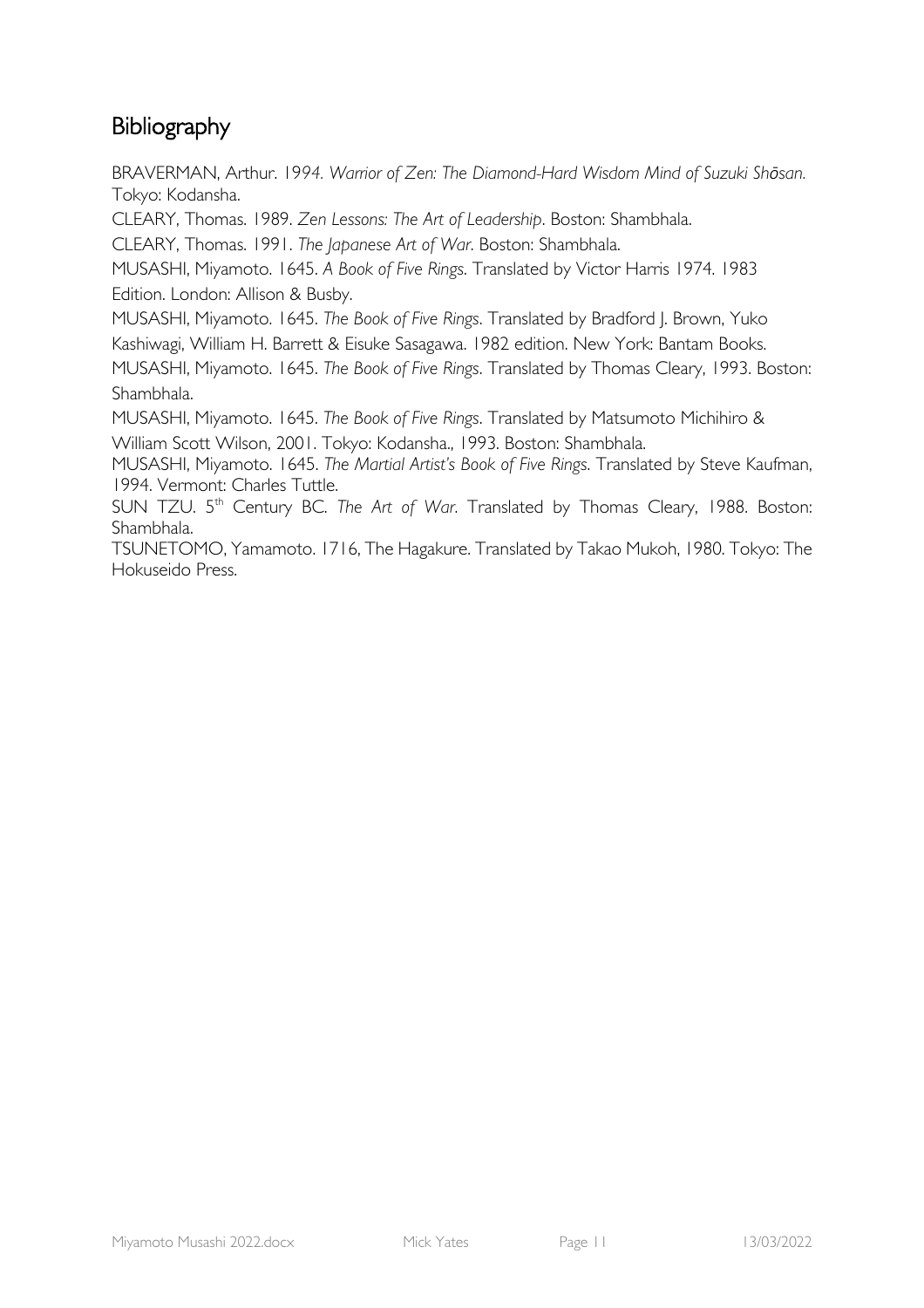## Quotes from *The Book of Five Rings*

## Earth Book (outline of what follows; skills and tools needed – compassion and service)

*It is said the warrior's is the twofold Way of pen and sword, and he should have a taste for both Ways. Even if a man has no natural ability, he can be a warrior by sticking assiduously to both divisions of the Way.*

*The Way of the warrior does not include other Ways, such as Confucianism, Buddhism, certain traditions, artistic accomplishments, and dancing. But even though these are not part of the Way, if you know the Way broadly you will see it in everything. Men must polish their particular Way.*

Like the foreman carpenter, the commander must know natural rules, and the rules of the *country, and the rules of houses.* 

*The carpenter uses a master plan of the building, and the Way of strategy is similar in that there is a plan of campaign.*

*The foreman carpenter must know the architectural theory of towers and temples, and the plans of palaces, and must employ men to raise up houses. The Way of the foreman carpenter is the same as the Way of the commander of a warrior house.*

*The foreman carpenter allots his men work according to their ability. Floor layers, makers of sliding doors, thresholds and lintels, ceilings and so on. Those of poor ability lay the floor joists, and those of lesser ability carve wedges and do such miscellaneous work. If the foreman knows and deploys his men well the finished work will be good.*

*The foreman should know their morale and spirit and encourage them when necessary.* 

*The true value of sword-fencing cannot be seen within the confines of sword-fencing technique.*

*If we look at the world, we see arts for sale. Men use equipment to sell their own selves. As if with the nut and the flower, the nut has become less than the flower. In this kind of Way of strategy, both those teaching and those learning the way are concerned with coloring and showing off their technique, trying to hasten the bloom of the flower.*

*Although not only warriors but priests, women, peasants, and lowlier folk have been known to*  die readily in the cause of duty or out of shame, this is a different thing. The warrior is different *in that studying the Way of strategy is based on overcoming men.* 

*If you master the principles of sword-fencing, when you freely beat one man, you beat any man in the world. The spirit of defeating a man is the same for ten million men.*

*The warrior is different in that studying the Way of strategy is based on overcoming men.*

- *1. Do not think dishonestly.*
- *2. The Way is in training.*
- *3. Become acquainted with every art.*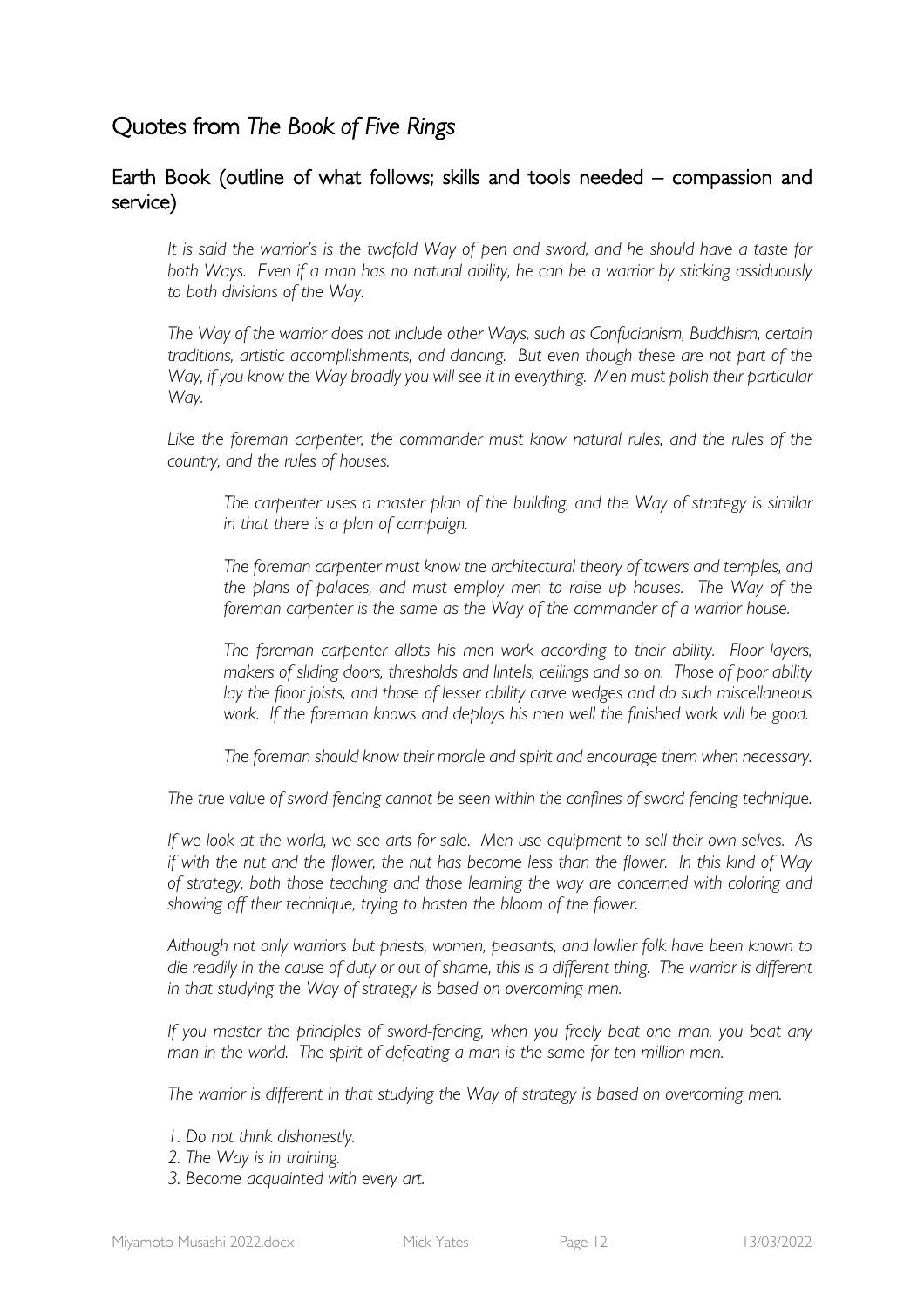- *4. Know the Ways of all professions.*
- *5. Distinguish between gain and loss in worldly matters.*
- *6. Develop intuitive judgment and understanding for everything.*
- *7. Perceive those things that cannot be seen.*
- *8. Pay attention even to trifles.*
- *9. Do nothing which is of no use.*

*In large scale strategy the superior man will manage many subordinates dexterously, bear himself correctly, govern the country and foster the people, thus preserving the ruler's discipline.* 

*There is timing (rhythm) in everything. Timing in strategy cannot be mastered without a great deal of practice.*

*Timing is important in dancing and pipe or string music, for they are in rhythm only if timing is good. Timing and rhythm are also involved in the military arts, shooting bows and guns, and riding horses. In all skills and abilities there is timing.* 

### Water Book (personal technique - harmony)

*In strategy your spiritual bearing must not be any different from normal. Both in fighting and in everyday life you should be determined though calm. Meet the situation without tenseness yet not recklessly, your spirit settled yet unbiased.* 

*Even when your spirit is calm do not let your body relax, and when your body is relaxed do not let your spirit slacken. Do not let your spirit be influenced by your body, or your body be influenced by your spirit.* 

*In all forms of strategy, it is necessary to maintain the combat stance in everyday life, and to make your everyday stance your combat stance.*

*With your spirit open and unconstricted, look at things from a high point of view. You must cultivate your wisdom and spirit. Polish your wisdom: learn public justice, distinguish between good and evil, and study the Ways of different arts one by one. When you cannot be deceived by men you will have realized the wisdom of strategy.* 

*Be neither insufficiently spirited nor over spirited. An elevated spirit is weak, and a low spirit is weak. Do not let the enemy see your spirit.* 

*It is important in strategy to know the enemy's sword and not to be distracted by insignificant movements of his sword.* 

*The spirit is to get in quickly, without in the least extending your arms before the enemy cuts. If you are intent upon not stretching out your arms you are effectively far away; the spirit is to go in with your whole body.*

*Cutting down the enemy is the Way of strategy, and there is no need for many refinements of it*

*When the enemy attacks and you also decide to attack, hit with your body, and hit with your spirit, and hit from the Void with your hands, accelerating strongly. This is the No Design, No Conception cut.*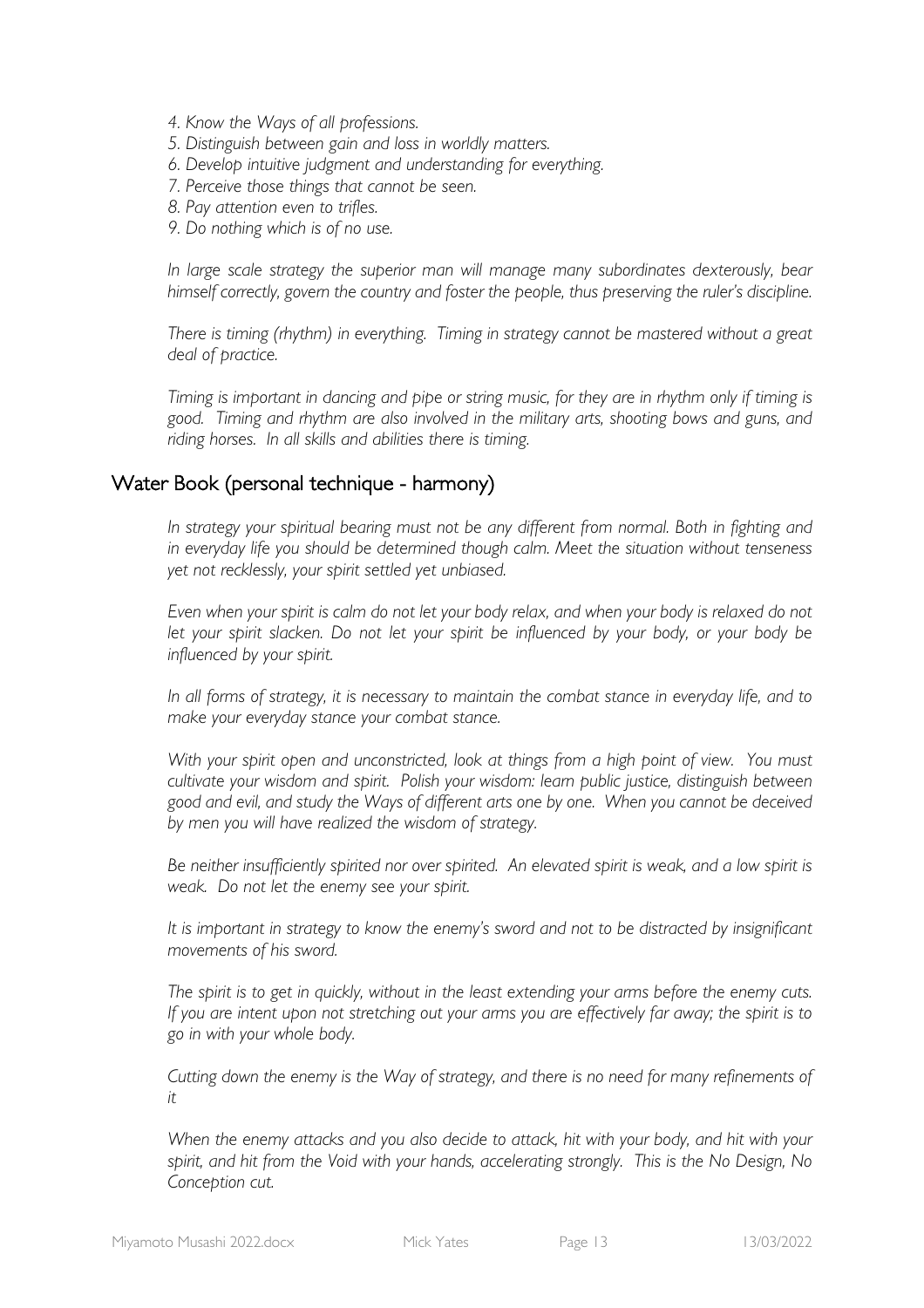## Fire Book (equates large scale strategy with hand-to-hand combat – valour & progress)

*Take up your attitude on slightly higher places … [and to] ... chase [the enemy] to awkward places.* 

*To become the enemy means to think yourself in the enemy's position. In the world people tend to think of a robber trapped in a house as a fortified enemy. However, if we think of becoming the enemy, we realize that the whole world is against us and that there is no escape. He who is shut inside is a pheasant. He who enters to arrest is a hawk.*

## Wind Book (Competitive position and strategy – wisdom and principle)

*To become the enemy means to think yourself in the enemy's position.* 

*Some of the world's strategists are concerned only with sword-fencing and limit their training to flourishing the long sword and carriage of the body. But is dexterity alone sufficient to win? This is not the essence of the Way.* 

*In large-scale strategy the area to watch is the enemy's strength. Perception and sight are the two methods of seeing. Perception consists of concentrating strongly on the enemy's spirit, observing the condition of the battlefield, fixing the gaze strongly, seeing the progress of the fight and the changes of advantages.*

*Speed is not part of the true Way of strategy. Speed implies that things seem fast or slow, according to whether or not they are in rhythm. Whatever the Way, the master of strategy does not appear fast.*

*The artistic accomplishments usually claim inner meaning and secret tradition, and interior and gate, but in combat there is no such thing as fighting on the surface or cutting with the interior.*

## Book of the Void (being One with the Moment – self understanding)

*In the Way of strategy, those who study as warriors think that whatever they cannot understand in their craft is the Void. This is not the true Void.* 

*To attain the Way of strategy as a warrior you must study fully other martial arts and not deviate even a little from the Way of the warrior. With your spirit settled, accumulate practice day-by-day, and hour-by-hour. Polish the twofold spirit heart and mind and sharpen the twofold gaze perception and sight. When your spirit is not in the least clouded, when the clouds of bewilderment clear away, there is the true Void.* 

*The essence of this book is that you must train day and night to make quick decisions. In strategy, it is necessary to treat training as part of normal life with your spirit unchanging.*